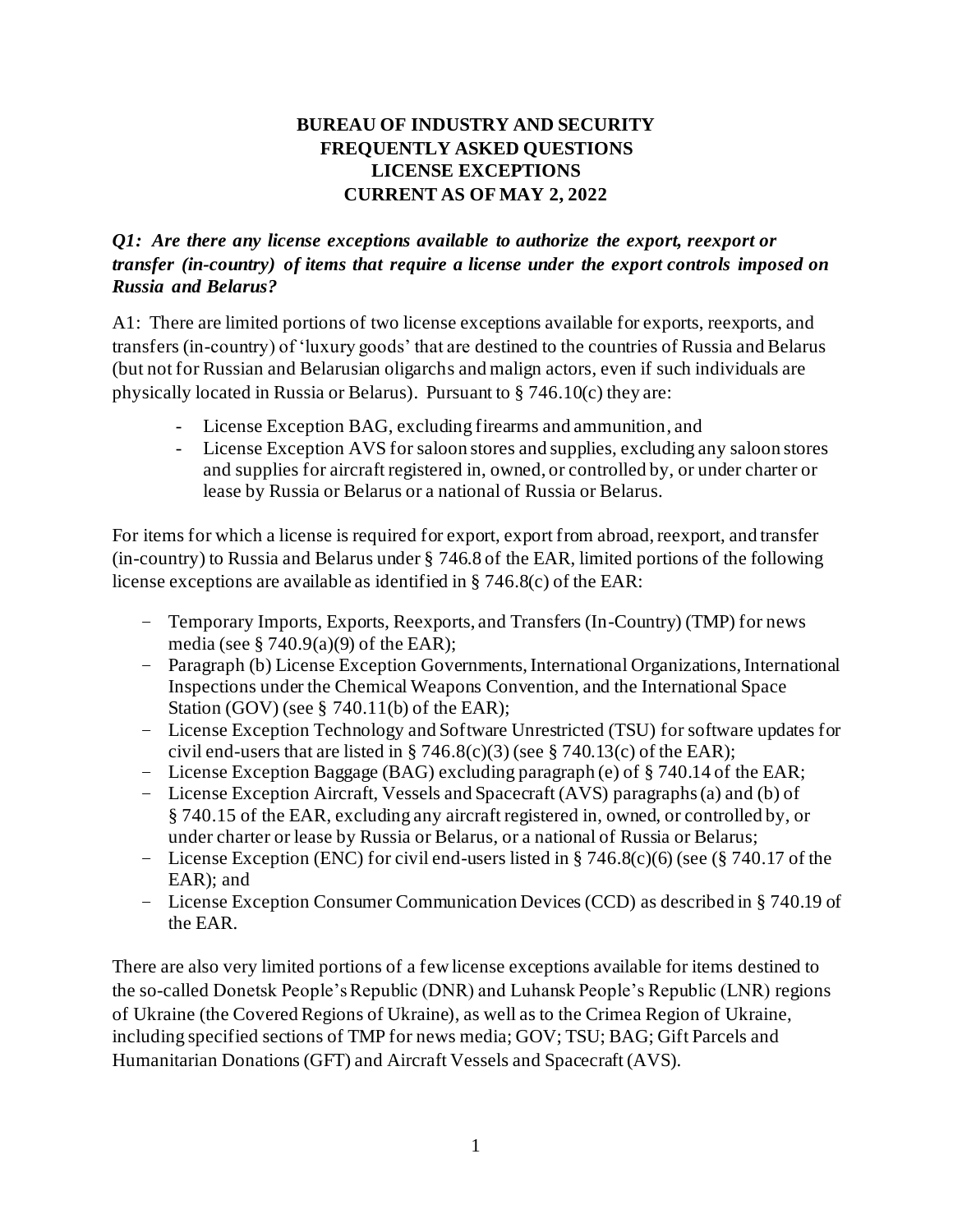# *Q2: I understand that items classified in a 5x002 ECCN are eligible for License Exception Encryption Commodities, Software and Technology (ENC) to Russia in certain circumstances. What about 5x992 items?*

A2: As specified in 746.8(a) of the EAR, items classified in a 5x992 ECCN are authorized for export, reexport and transfer (in-country) without a license only to the same categories of endusers in Russia and Belarus as those eligible to receive 5x002 items under License Exception ENC. Those eligible civil end-users are:

- wholly-owned U.S. subsidiaries,
- foreign subsidiaries of U.S. companies that are joint ventures with other U.S. companies, joint ventures of U.S. companies with companies headquartered in countries from Country Group A:5 and A:6 in supplement no. 1 to part 740 of the EAR countries,
- wholly- owned subsidiaries of companies headquartered in countries from Country Group A:5 and A:6 in supplement no. 1 to part 740, or
- joint ventures of companies headquartered in Country Group A:5 and A:6 with other companies headquartered in Country Groups A:5 and A:6.

Certain 5x992 items may be authorized for export, reexport, or transfer (in-country) to eligible end users under License Exception CCD as described below.

# *Q3: Does § 746.8 of the EAR allow the export of items eligible for License Exception ENC to persons in Russia who are independent contractors engaged directly with a U.S. headquartered entity?*

A3: No. Paragraph (c) of the license requirements for Russia and Belarus in § 746.8 states that License Exception ENC is available only to certain civil end-users, as specified in the answer to Q2 above. Independent contractors in Russia who are engaged directly with a U.S. headquartered entity are not eligible to receive items under License Exception ENC; a license is required to export, reexport or transfer (in-country) to these end-users.

# *Q4: What is the scope of License Exception CCD?*

A4: License Exception Consumer Communications Devices (CCD - § 740.19 of the EAR) authorizes the export and reexport of specified commodities and software to eligible recipients in Cuba, Russia, and Belarus. Eligible commodities and software are listed in paragraphs (b)(1) through (17) of §740.19 and include consumer "information security" equipment, "software" and peripherals classified under ECCNs 5A992.c or 5D992.c or designated as EAR99, and consumer "software" classified under ECCNs 4D994, 5D991 or 5D992.c or designated as EAR99. Encryption source code is not eligible for export, reexport or transfer (in-country) under this license exception.